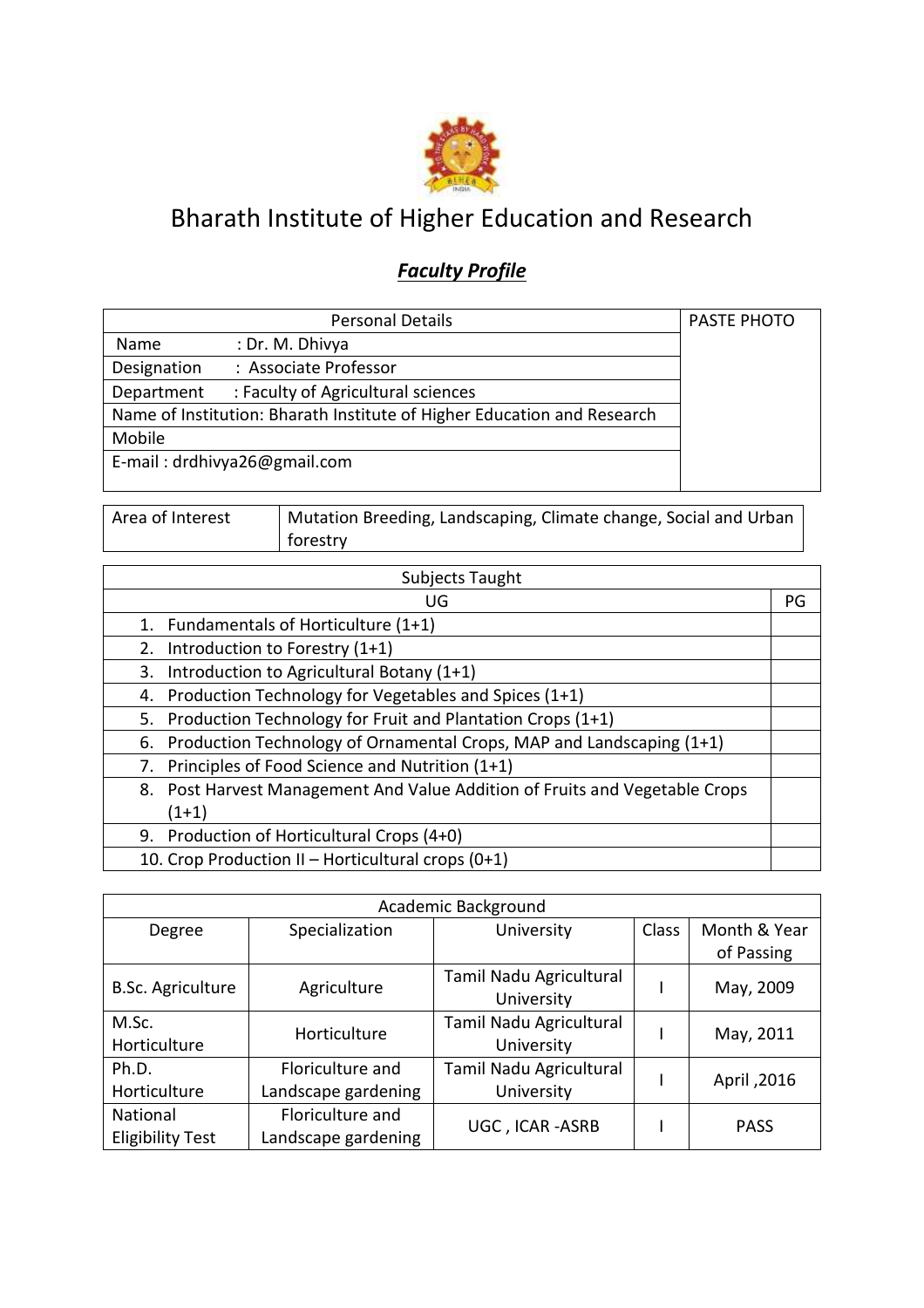| Work Experience as on Oct-2020 |                 |                        |                 |          |                 |                |                           |
|--------------------------------|-----------------|------------------------|-----------------|----------|-----------------|----------------|---------------------------|
| Name of the                    |                 | Position               |                 |          | From            | To             |                           |
| Institution/Company            |                 |                        |                 |          |                 |                |                           |
| Tamil Nadu                     |                 | <b>Junior Research</b> |                 |          | 24.08.2011      | 30.11.2011     |                           |
| Agricultural                   |                 | Fellow                 |                 |          |                 |                |                           |
| University                     |                 |                        |                 |          |                 |                |                           |
| <b>Tamil Nadu</b>              |                 | Senior Research        |                 |          |                 |                |                           |
| Agricultural                   |                 | Fellow                 |                 |          | 01.12.2011      | 10.08.2012     |                           |
| University                     |                 |                        |                 |          |                 |                |                           |
| Bharath Institute of           |                 | Associate              |                 |          |                 |                |                           |
| Higher Education and           |                 | Professor              |                 |          | 06.09.2019      | Till date      |                           |
| Research                       |                 |                        |                 |          |                 |                |                           |
| Total                          | <years></years> | Teaching               | <years></years> | Research | <years></years> | Administration | <years.< td=""></years.<> |
| experience                     |                 |                        |                 |          |                 |                |                           |
| 2 Years 3 Months               |                 | 1 Year 3 months        |                 |          | 1 year          |                |                           |

|                          |                  | <b>Research Publications</b> |                        |                                    |
|--------------------------|------------------|------------------------------|------------------------|------------------------------------|
| International<br>Journal | National Journal | International<br>Conference  | National<br>Conference | Total<br>Number of<br>Publications |
|                          |                  |                              |                        | 14                                 |

|                | Recent Publications(Journals) - Chronological order                                                                         |
|----------------|-----------------------------------------------------------------------------------------------------------------------------|
| Sl.No          | <b>Details</b>                                                                                                              |
| $\mathbf{1}$   | Dhivya, M. and R. Sankaranarayanan. 2015. Effect of different growing environments on                                       |
|                | the growth of selected cacti under tropical condition. Annals of Plant and Soil Research,<br>17 (6): 283-285.               |
| $\overline{2}$ | Dhivya, M., S. Balakrishnan and S. Juliet Hepzibah. 2015. Radiation induced variability in                                  |
|                | Crossandra (Crossandra infundibuliformis (L.) Nees). International Journal of Agricultural                                  |
|                | Science and Research, 5(3): 267-272.                                                                                        |
| $\overline{3}$ | Dhivya, M., S. Balakrishnan and T. Thangaselvabai. 2015. Sensitivity and mutagenic effects                                  |
|                | of ethyl methane sulphonate on the growth of Crossandra infundibuliformis L. Nees.                                          |
|                | International Journal of Agricultural Science and Research, 5(3):199-204.                                                   |
| 4              | Dileep Kumar, G., N. Natarajan and M. Dhivya. 2016. "Green synthesis and                                                    |
|                | characterization of silver (Ag) nanoparticles using neem leaf extract and its antifungal                                    |
|                | activity against seed borne pathogens in chilli. Asian Journal of Horticulture, Vol.11 (1)                                  |
|                | $:109-113.$                                                                                                                 |
| 5              | Dhivya, M., R. Sankaranarayanan and G. Dileep Kumar. 2016. "Physiological efficiency of                                     |
|                | succulents under different growing environments in tropical condition". Asian Journal of                                    |
|                | Horticulture, Vo1. 11 (1): 176-179.<br>Dhivya, M. and S. Balakrishnan.2020. Genetic variability and heritability studies in |
| 6              | Crossandra infundibuliformis(L.) Nees. Plant cell biotechnology and Molecular Biology,                                      |
|                | Vol.20(23-24):1434-1438.                                                                                                    |
|                | Dhivya, M. and S. Balakrishnan. 2020. Investigation on gamma ray induced mutations in                                       |
|                | mungbean (Vigna radiata). Plant cell biotechnology and Molecular Biology, Vol.20(23-                                        |
|                | 24):1359-1362.                                                                                                              |
|                |                                                                                                                             |
|                |                                                                                                                             |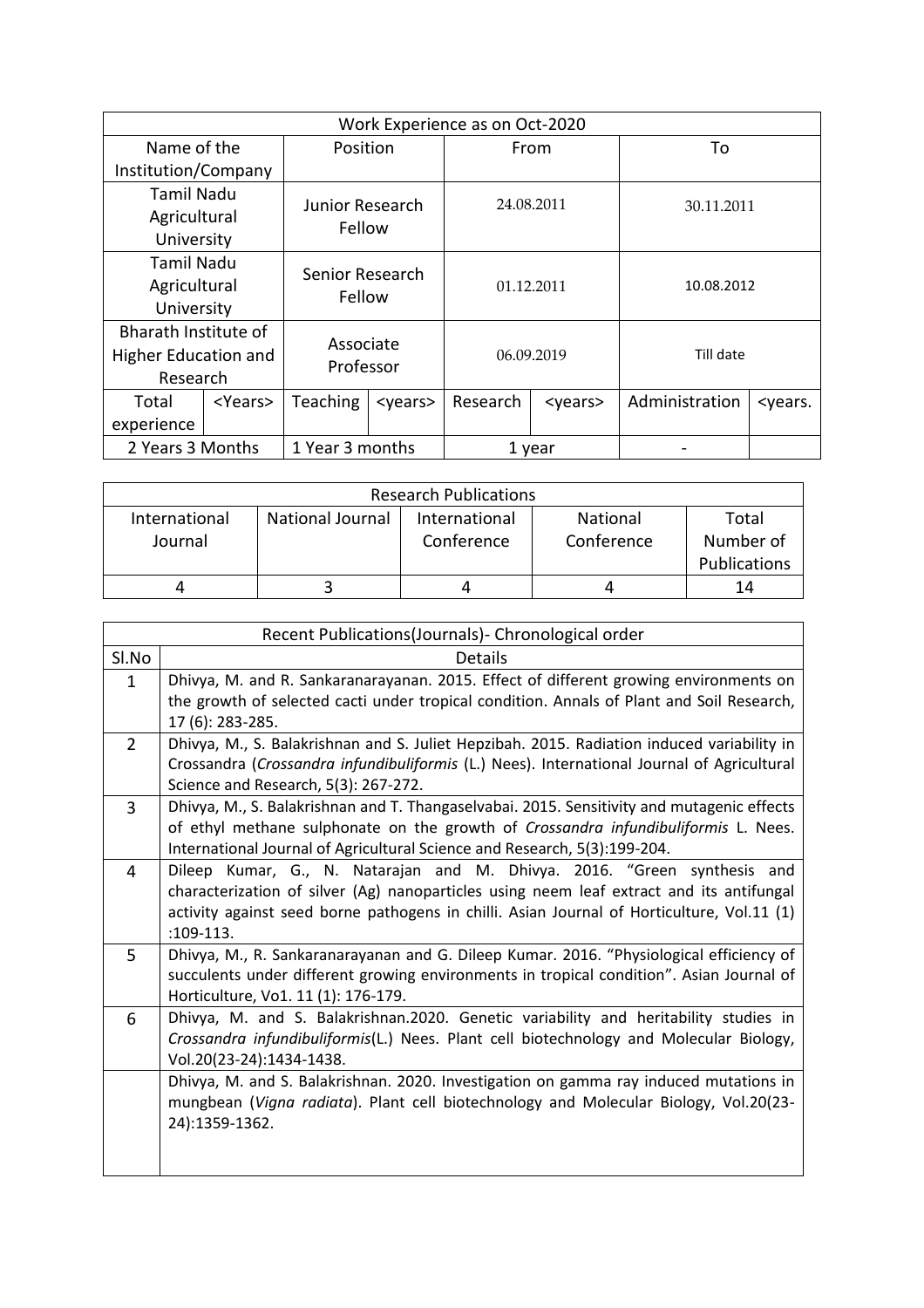| Recent Publications(Conferences) - Chronological order                                    |
|-------------------------------------------------------------------------------------------|
| <b>Details</b>                                                                            |
| Davamani, V., M. Dhivya, E. Parameswari and R. Sankaranarayanan and V. Ponnuswami.        |
| 2012. Isolation and characterization of Methanotrophs from flooded paddy soils for        |
| methane oxidation. In: Proc. of International Symposium on "100 years of Rice Science     |
| and Looking Beyond", Tamil Nadu Agricultural University, Coimbatore, Tamil Nadu,          |
| January 9-12. pp. 392 - 393.                                                              |
| Davamani, V., E. Parameswari, M.Dhivya, R. Sankaranarayanan and V. Ponnuswami. 2012.      |
| Quantification of methane emission from various paddy cultivation systems under           |
| Cauvery delta zone and vaigai basin of Tamil Nadu. In: Proc. of International Workshop on |
| Climate change in agriculture : adaptation and mitigation strategies, Gandhigram Rural    |
| Institute, Gandhigram, Tamil Nadu, held on March 21 -23. p.34.                            |
| Davamani, V., M. Dhivya, R. Sankaranarayanan and V. Ponnuswami. 2012. Recycling of        |
| agricultural wastes into valuable organic manure using microbial inoculum. In : Proc. of  |
| National Seminar on recycling of solid wastes through composting, Agricultural College    |
| and Research Institute, Madurai, Tamil Nadu, held on March 8 & 9. pp. 72-73.              |
| Dhivya, M. and R. Sanakaranarayanan. 2014. Assessment of Selected Cacti in diverse        |
| growing environment. In: 2nd Agricultural Graduate Student Conference, Tamil Nadu         |
| Agricultural University, Coimbatore, held on May 6-7.                                     |
| Dhivya, M., S. Balakrishnan, R. Sankaranarayanan and M. Jawaharlal. 2014. Mitigation of   |
| Indoor pollution through ornamental plants: A novel approach". 6th Indian Horticulture    |
| Congress, Horticultural Society of India held at Coimbatore on Nov 6-7.                   |
| Dhivya, M. and S. Balakrishnan. 2016. Induction of Mutation<br>in <i>Crossandra</i>       |
| infundibuliformis (L.) Nees using gamma rays. In: National Conference on Agricultural and |
| Rural Innovations for Sustainable Empowerment, Science and Technology Society for         |
| Integrated Rural Empowerment, Warangal, Telangana, held on May 21-22.                     |
|                                                                                           |

| <b>Books Published</b> |                    |                   |                         |  |
|------------------------|--------------------|-------------------|-------------------------|--|
| Title                  | <b>Authors</b>     | ISBN No.          | <b>Publishers</b>       |  |
| Climate Change and     | V.Davamani,        | 978-81-934673-0-5 | <b>AGROBIOS (INDIA)</b> |  |
| Agriculture            | E. Parameswari     |                   | Publishers              |  |
|                        | M. Dhivya          |                   |                         |  |
|                        | A. Rathinasamy     |                   |                         |  |
| Technologies for       | V.Davamani,        | 978-93-81450-42-0 | New India               |  |
| Sustainable Green      | M. Dhivya,         |                   | Publication Agency,     |  |
| Environment            | V. Ponnuswami,     |                   | New Delhi               |  |
|                        | E. Parameswari     |                   |                         |  |
|                        | R.Sankaranarayanan |                   |                         |  |

|               | Memberships in Professional Bodies                         |
|---------------|------------------------------------------------------------|
| Sl.No         | Name of the Professional Body                              |
| 1             | Society of Biotechnology                                   |
| $\mathcal{P}$ | Madras Agricultural Journal                                |
| 3             | Valrum Velanmai                                            |
| $\Lambda$     | South Indian Horticulture                                  |
|               | International Journal of Agricultural Science and Research |

|       | <b>Training Programmes Attended</b>                                               |
|-------|-----------------------------------------------------------------------------------|
| Sl.No | Details in Chronological order                                                    |
|       | Protection of Plant Varieties and Farmers Rights Authority, organized by by TNAU, |